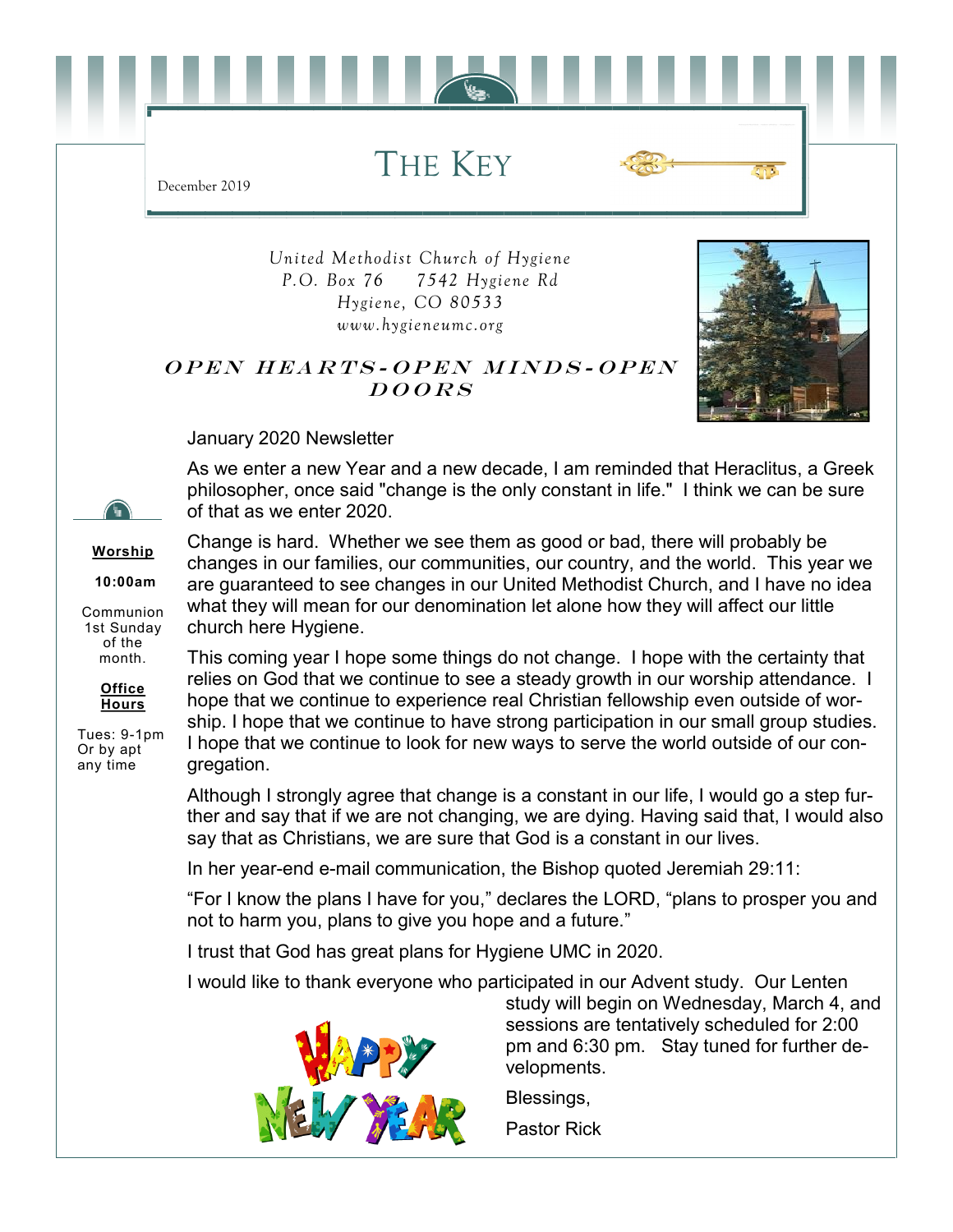#### **Church Organization**

| <u> Ad Board:</u>            | <u>Finance:</u>         |  |  |
|------------------------------|-------------------------|--|--|
| Everyone!                    | <b>Terri Goon-Chair</b> |  |  |
| <b>Vicky Andrew</b><br>Chair | Barbara Burne-<br>son   |  |  |
| <b>Bruce Lance Vice</b>      | <b>Andy Ernst</b>       |  |  |
| Chair                        | Debbie Puzo             |  |  |
| Jim Young Sec                | Sandy Long              |  |  |
| <u>Lay Leader:</u>           | Alice Johnstone         |  |  |
| <b>Andy Ernst</b>            |                         |  |  |
|                              | Missions:               |  |  |
| <u>Trustees:</u>             | Debbie Puzo-            |  |  |
| <b>Andy Ernst</b>            | chair                   |  |  |
| Leroy Andrew                 | Janis Johnson           |  |  |
| Jerry Burneson               | <b>Andy Ernst</b>       |  |  |
| Sarah Young                  | Cinda Ritter            |  |  |
| Dave Puzo                    |                         |  |  |
| Jim Young                    | Memorials:              |  |  |
| Janis Johnson                | <b>Vicky Andrew</b>     |  |  |
| Keith Kelly                  | Sandy Long              |  |  |
| Keith Rocket                 | Janis Johnson           |  |  |
| Terri Goon                   |                         |  |  |
|                              | <b>Worship</b>          |  |  |
| SPR:                         | Sarah Young             |  |  |
| Jim Young-Chair              | <b>Terry Lance</b>      |  |  |
| Andy Ernst                   | <b>Judith Anderson</b>  |  |  |
| Dave Puzo                    | Amy Bowman              |  |  |
| Don Warsavage                |                         |  |  |
| Vicky Andrew                 | Communication           |  |  |
| Terri Goon                   | <b>Terri Goon</b>       |  |  |
| Everett Noble                | Sarah Young             |  |  |
| <b>Pastor Stewart</b>        | Logan Sacoman           |  |  |
|                              | <b>Andy Ernst</b>       |  |  |
|                              | <b>Cinda Ritter</b>     |  |  |
|                              |                         |  |  |

#### **From your Lay Leader**

Janus is the mythical Roman God who was guardian and patron of beginnings and of endings. He is shown as having two faces, one in front and the other looking back.

That is where January gets its name. As one year and a decade passed and another year and decade begins, the name is well used.

As I look back at the last decade and the year of 2019, it seems like it took but a blink of the eye to become yesterday.

A lot did happen in those 10 years some good and some not so great but we have little control in things except for those we ourselves control. I hope you have had more positive things in your paths.

As we look into the future, our vision is rather blurred at best. We all have things that we want to happen and so we make new year resolutions. Some we will keep and some will be not kept.

My wish for all is to have good health and a hope for peace in a torn world. May your travels be exciting and filled with good things. God has been at our side in the past and will be with us in the future. Travel lightly, see you in church or where ever our paths cross.

Be joyful in each day that the Lord has made.

Blessings, Andy, lay leader

#### Honoring our Veterans with wreaths!

Thank you Jim, Cinda, Thomas, Warren and Linda!

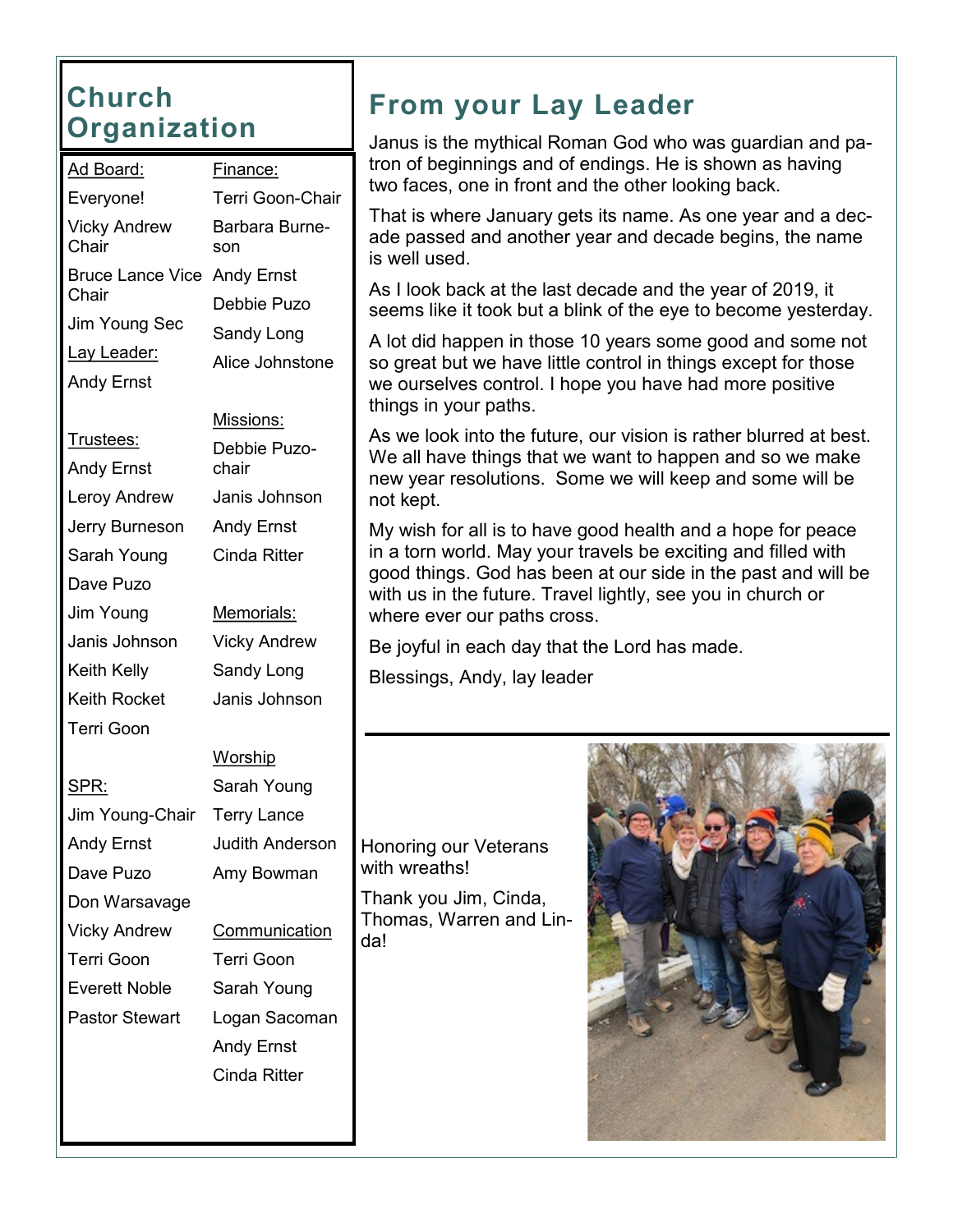#### **Prayers**



Prayers for Dana Sacoman. He will be incarcerated another month or so. Prayers that he gets good treatment during and after that time.

Prayers of gratitude for the Young's new healthy granddaughter Zella Genevieve!

Prayers for our friend Jill Tompkins who has been fighting a flu while living in Illinois.

Continued prayers for Brad Andrew and Tara Musselman and Margie (Vicky's partner) and Ron (Leroy's friend).

#### **Hearing Assist Church mouse...**

Hearing assisted devices are now available for your use.

For instructions check with Andy.

From the church mouse, the missus and I want to wish all a happy New year although us mice don't celebrate like you human beans do. Why the missus were in our snug nest long before the clock struck 12. You see the youngsters have left the nest to begin their own lives and it's just us two. We are well kept, our larder is full of seeds and good things to say so we are blessed. And those hu-

man beans keep us entertained with all their comings and goings on. I don't think they are aware of the missus and me but we enjoy the stories they share each Sunday. And wasn't the Christmas candle light service nice. I was worried when they lit those candles. But no fires except the candles were to be seen. The missus really liked that. You know God's light shines in all those human beans. Well I better close and start working on my resolutions. Let's see #1 stay out of the humans way cause they get scared of us mices. #2 take a nap on the hour for 15minutes , #3 enjoy life to its fullest. Woops, time for my nap.

See you later, church mouse and missus

#### **Grocery Coupons**

Barbara Burneson continues to have Safeway grocery coupons available for sale.

Cinda Ritter or Terri Goon can also help you sign up your King Soopers coupon card if you prefer to shop there.

#### **Hygieneumc.org**

Did you miss the sermon?

Were you curious about next Sunday's order of worship?

Would you like to schedule the use of the hall and wonder about usage?

See [hygieneumc.org](https://www.hygieneumc.org/)

### **Maintenance**

- keep the 3 doors leading from the kitchen area **closed** when leaving Fellowship Hall and
- **E** ep the doors to the restrooms **open** to allow heat to keep plumbing from freezing.
- $\mathbb{R}$  sure to check all the windows are shut in restrooms and fellowship hall.
	- $\ddot{\cdot}$  the thermostat on the east end of Fellowship Hall and in the office turned down to their **Lowest settings. They will maintain a temperature above freezing.**

**Turn all lights out and lock the doors to assure our Fellowship Hall is secure.**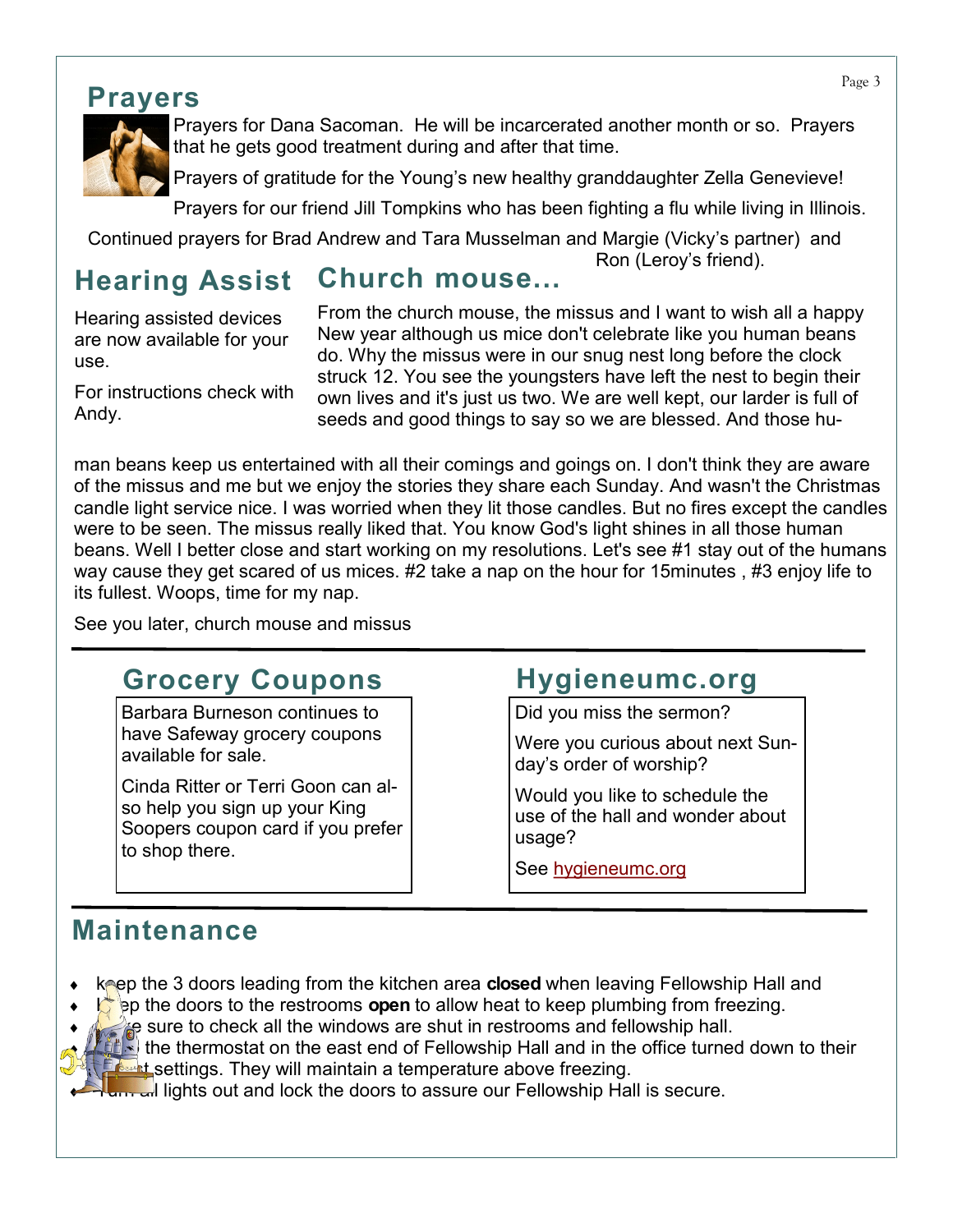## **United Methodist News**

This is a shortened version of the story that you can see in many national newspapers right now.

*(NBC News) – A group of United Methodist leaders from around the world is proposing a plan to split the denomination over disagreements about gay marriage.*

*The agreement would create a new "Traditionalist Methodist" denomination that will continue to practice the ban on same-sex marriage and LGBTQ clergy.*

*In the past, Methodist clergy faced discipline for performing same-sex marriages or identifying as LGBTQ, but many progressive churches have defied such prohibitions.*

*Karen Oliveto became the first openly lesbian bishop to be elected in the United Methodist Church in 2016, and she says she has mixed feelings about the decision.*

*"At one level, I think this is a very graceful way we can go our separate ways and go do the ministries to which we're called," Oliveto said. "At the same time, there's a sadness. I think there's power in showing the world there's a way to stay united, even in the midst of difference."*

*The proposal would allow conservative churches forming the new denomination to keep their buildings.*

*The split will be voted on in May.* [At general conference.]

For specifics

[Click here for the press release.](https://www.unitedmethodistbishops.org/newsdetail/united-methodist-traditionalists-centrists-progressives-bishops-sign-agreement-aimed-at-separation-13133654)

[Click here for the actual statement](https://www.unitedmethodistbishops.org/files/websites/www/pdfs/signed+umc+mediation+protocoal+statement+-2020.pdf) or formal agreement.

[Click here for an FAQ about the Mediation Team.](https://www.unitedmethodistbishops.org/newsdetail/frequently-asked-questions-about-the-united-methodist-mediation-team-13133711)



The United Methodist Church General Conference 2020 MINNEAPOLIS, MINNESOTA